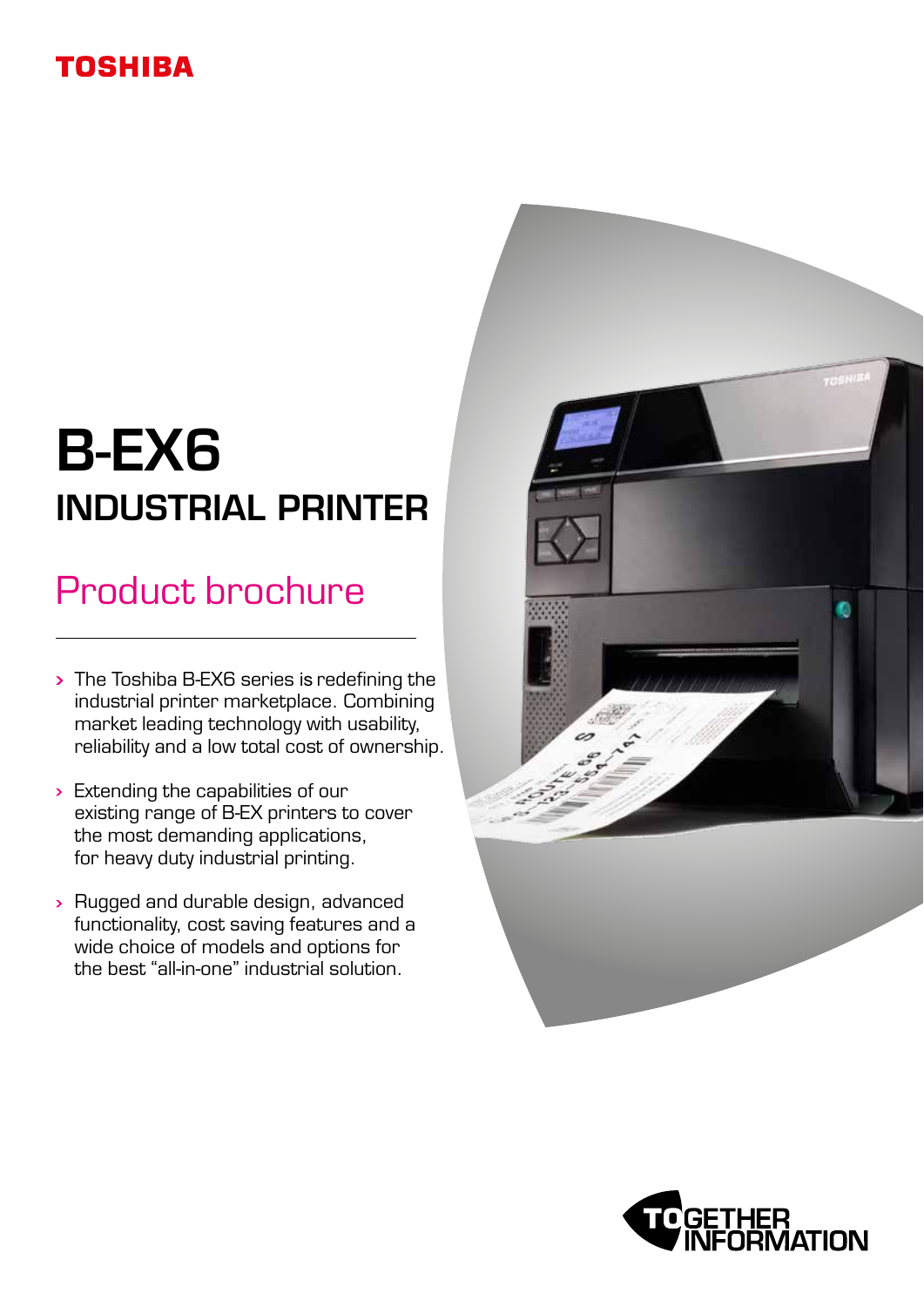## FLEXIBLE. DURABLE. RELIABLE.

### Cost of Ownership

Featuring our unique Near Edge Technology, the B-EX6 is capable of running at high speeds with the added benefit of a 30% increase in ribbon capacity (800m)2 to reduce your down time. Toshiba Genuine B-EX6 ribbons feature silicone protection\*, ensuring maximum ROI with extended print head longevity.

### Flexible Design

The B-EX6 has been designed with the same durability and reliability as the B-EX4 range, with rugged and robust outer casing. The B-EX4 now features a bi-cover to reduce footprint and opening space for ease of operation, reduced maintenance costs and minimal down-time.

### Improve your efficiency

Supporting 6 inch media, with speeds of up to 12 inches per second, the B-EX6 range can handle the most demanding printing applications. In addition, high output is facilitated with advanced processing capabilities, increasing overall efficiency and productivity.

#### Enhanced connectivity

For flexible connectivity options, USB and Ethernet come as standard on the B-EX6 series. The optional Bluetooth functionality allows for parameter settings directly from your smart phone or mobile device.

### Range of Models

A choice of models to suit any application, with 200 and 300 dpi variants for superior print quality and perfect readability of barcodes. Flat head and near edge head models enable easy replacement of legacy printer estates, a wide range of media and options offer flexibility for any printing application.

#### **Applications**

The B-EX6 series combines the tried and trusted features and functionality of the current B-EX range.

Reliability and performance usually come at a cost however, with the B-EX series, premium capabilities come as standard, essentially lowering initial capital outlay and future-proofing your investment.

- Industrial & Manufacturing
- Automotive, Chemical, Pharmaceutical, Textile, Electronics, Food & Beverages
- Government
	- Utilities
- Retail Distribution
- > Transport and Logistics
- > Healthcare
- > Telecommunications

### Key Highlights

- Combining market leading technology with usability, reliability and a low total cost of ownership
- > High speed; high output
- > Rugged, robust and durable, with easy operation



### Improved productivity, lower cost of ownership.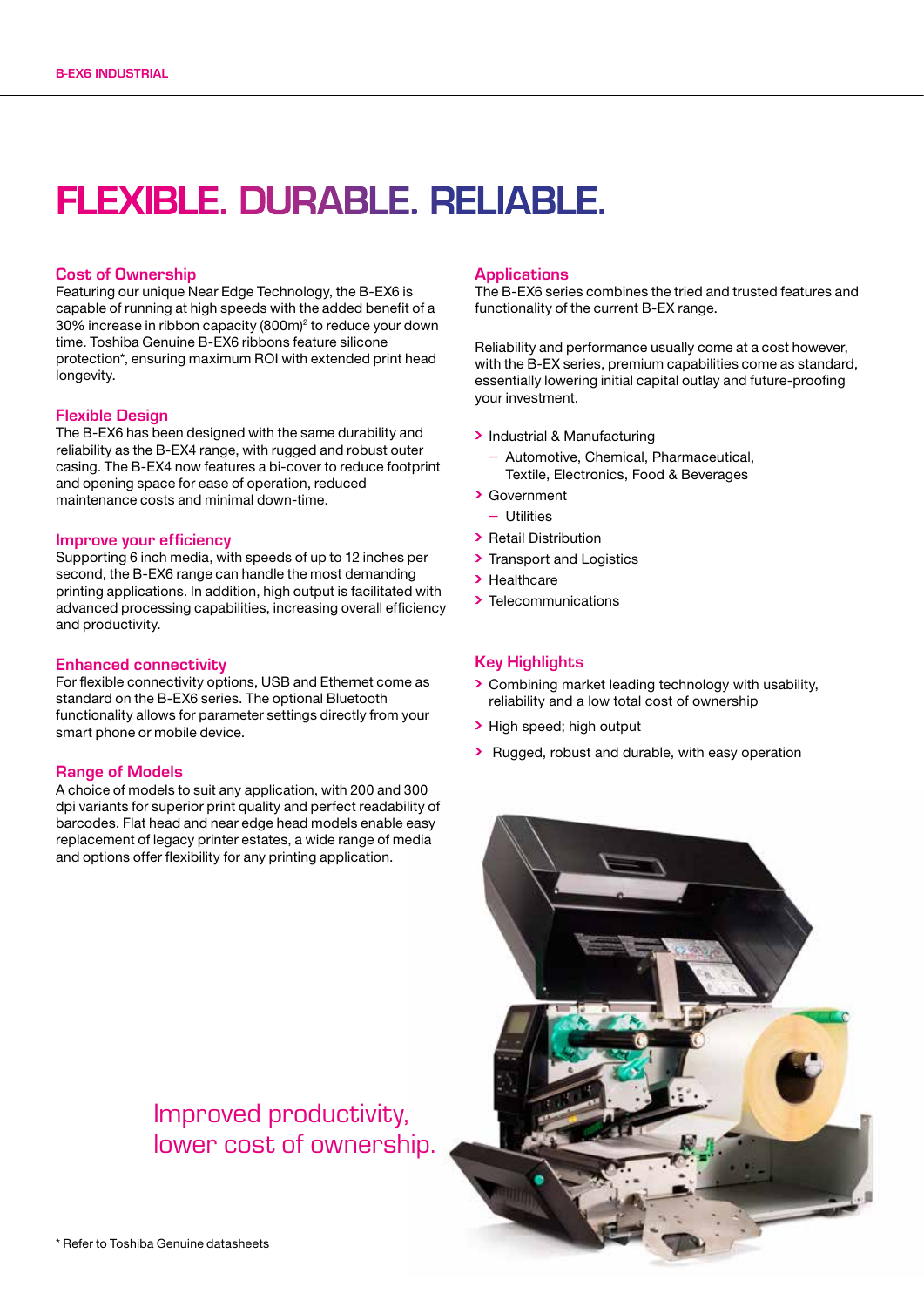## **SPECIFICATIONS**

### **General**

| <b>Print Method</b>                        | Direct thermal/Thermal transfer                               |
|--------------------------------------------|---------------------------------------------------------------|
| <b>Printhead</b>                           | T1: Near edge technology<br>T3: Flat head                     |
| Dimensions (W $\times$ D $\times$ H)       | 331 x 460 x 310 mm                                            |
| Weight                                     | 20 kg                                                         |
| User interface                             | Graphic LCD, 2 x LED, 10 x key                                |
| Operating Temperature /<br><b>Humidity</b> | 5°C to 40°C / 25-85% non-condensing<br>relative humidity (RH) |
| Power supply                               | 240V, 50 Hz                                                   |

### Media

| Alignment                                   | Centre           |
|---------------------------------------------|------------------|
| <b>Backing Paper Width</b>                  | 50-165 mm        |
| <b>Label Thickness</b>                      | $0.13 - 0.17$ mm |
| <b>Tag Thickness</b>                        | $0.08 - 0.25$ mm |
| <b>Inner Media Core Diameter</b> 40-76.2 mm |                  |
| Outer media Roll Diameter                   | 200 mm           |
| Media Type                                  | Roll, Fanfold    |

### Software & Connectivity

| Emulation             | 7PI 11                                                                                                                                              |
|-----------------------|-----------------------------------------------------------------------------------------------------------------------------------------------------|
| <b>Printer Driver</b> | Windows 10/8/7/Vista (32/64 bit),<br>Windows Server 2012/Server 2008 (32/64 bit)                                                                    |
| Interface             | USB 2.0, LAN 10/100 Base, IPv6, USB Host/RTC,<br>RS232 <sup>1)</sup> , Centronics <sup>1)</sup> , Wireless LAN <sup>1)</sup> , EX I/O <sup>1)</sup> |
| Language Mode         | TPCL, BCI (function)                                                                                                                                |
| Label Software        | BarTender UltraLite                                                                                                                                 |
|                       |                                                                                                                                                     |

### **Options**

Disc cutter, Peel-off module, Fan fold guide, RS232, Centronics, Wireless LAN, EX I/O, RFID<sup>2)</sup>

<sup>1)</sup> Optional <sup>2)</sup> For T1 model only





### Print

| <b>Resolution</b>           | 203/305 dpi (8/12 dots/mm)                                                                                                                                                          |
|-----------------------------|-------------------------------------------------------------------------------------------------------------------------------------------------------------------------------------|
| <b>Maximum Print Speed</b>  | 76/127/203/254/305 mm/second (3/5/8/10/12 ips)                                                                                                                                      |
| <b>Maximum Print Width</b>  | $160 \text{ mm}$                                                                                                                                                                    |
| <b>Maximum Print Length</b> | 1.490 mm                                                                                                                                                                            |
| <b>Barcodes</b>             | UPC/EAN/JAN, Code 39, Code 93, Code 128,<br>EAN 128, NW7, MSI, Interleaved 2 of 5, Industrial<br>2 of 5, Matrix 2 of 5, Postnet, RM4SCC, KIX-Code,<br>Customer Barcode, GS1 Databar |
| 2D Codes                    | Data Matrix, PDF 417, Maxicode, QR Code,<br>Micro PDF 417, CP Code                                                                                                                  |
| <b>Fonts</b>                | Bitmap font, Outline font, Price font, TTF, OFT                                                                                                                                     |

### Ribbon

Ribbon Width max. 170 mm Ribbon Core Size 25.4 mm (1 inch) Max. Ribbon Diameter 90 mm

Max. Ribbon Length Standard 600 m, Optional 800 m

### Toshiba Genuine Ribbons

Toshiba Genuine ribbons save you money.

Did you know Toshiba has a full range of approved thermal ribbons, for any printer or application?

Toshiba Genuine ribbons feature our unique Near Edge Technology, which enables fast keying time and no show through print.

For crisp barcodes, low energy settings and high speed solutions, contact us today.

Toshiba Genuine: Join the Near Edge Revolution.